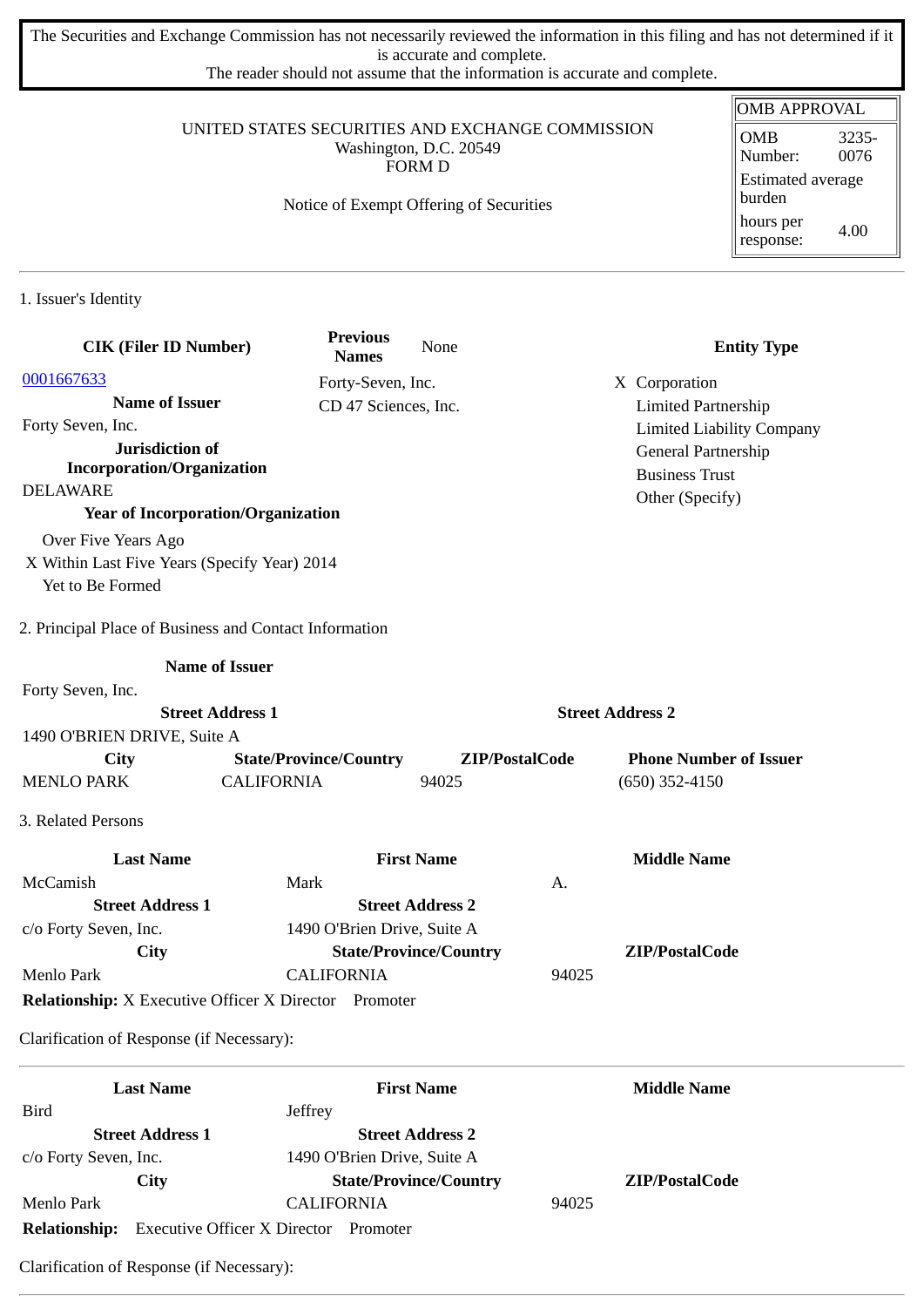| <b>Last Name</b>                                           | <b>First Name</b>                            |             | <b>Middle Name</b> |
|------------------------------------------------------------|----------------------------------------------|-------------|--------------------|
| Henner                                                     | Dennis                                       |             |                    |
| <b>Street Address 1</b>                                    | <b>Street Address 2</b>                      |             |                    |
| c/o Forty Seven, Inc.                                      | 1490 O'Brien Drive, Suite A                  |             |                    |
| City                                                       | <b>State/Province/Country</b>                |             | ZIP/PostalCode     |
| Menlo Park                                                 | <b>CALIFORNIA</b>                            | 94025       |                    |
| <b>Relationship:</b> Executive Officer X Director Promoter |                                              |             |                    |
| Clarification of Response (if Necessary):                  |                                              |             |                    |
| <b>Last Name</b>                                           | <b>First Name</b>                            |             | <b>Middle Name</b> |
| <b>MacQuitty</b>                                           | Jonathan                                     |             |                    |
| <b>Street Address 1</b>                                    | <b>Street Address 2</b>                      |             |                    |
| c/o Forty Seven, Inc.                                      | 1490 O'Brien Drive, Suite A                  |             |                    |
| City                                                       | <b>State/Province/Country</b>                |             | ZIP/PostalCode     |
| <b>Menlo Park</b>                                          | <b>CALIFORNIA</b>                            | 94025       |                    |
| <b>Relationship:</b> Executive Officer X Director Promoter |                                              |             |                    |
| Clarification of Response (if Necessary):                  |                                              |             |                    |
| <b>Last Name</b>                                           | <b>First Name</b>                            |             | <b>Middle Name</b> |
| Majeti                                                     | Ravindra                                     |             |                    |
| <b>Street Address 1</b>                                    | <b>Street Address 2</b>                      |             |                    |
| /co Forty Seven, Inc.                                      | 1490 O'Brien Drive, Suite A                  |             |                    |
| City                                                       | <b>State/Province/Country</b>                |             | ZIP/PostalCode     |
| Menlo Park                                                 | <b>CALIFORNIA</b>                            | 94025       |                    |
| <b>Relationship:</b> Executive Officer X Director Promoter |                                              |             |                    |
|                                                            |                                              |             |                    |
| Clarification of Response (if Necessary):                  |                                              |             |                    |
| <b>Last Name</b>                                           | <b>First Name</b>                            |             | <b>Middle Name</b> |
| Schaepe                                                    | Chris                                        |             |                    |
| <b>Street Address 1</b>                                    | <b>Street Address 2</b>                      |             |                    |
| c/o Forty Seven, Inc.                                      | 1490 O'Brien Drive, Suite A                  |             |                    |
| City                                                       | <b>State/Province/Country</b>                |             | ZIP/PostalCode     |
| Menlo Park                                                 | <b>CALIFORNIA</b>                            | 94025       |                    |
| <b>Relationship:</b>                                       | <b>Executive Officer X Director Promoter</b> |             |                    |
| Clarification of Response (if Necessary):                  |                                              |             |                    |
| <b>Last Name</b>                                           | <b>First Name</b>                            |             | <b>Middle Name</b> |
| Weissman                                                   | Irving                                       |             |                    |
| <b>Street Address 1</b>                                    | <b>Street Address 2</b>                      |             |                    |
| c/o Forty Seven, Inc.                                      | 1490 O'Brien Drive, Suite A                  |             |                    |
| <b>City</b>                                                | <b>State/Province/Country</b>                |             | ZIP/PostalCode     |
| Menlo Park                                                 | <b>CALIFORNIA</b>                            | 94025       |                    |
| <b>Relationship:</b>                                       | <b>Executive Officer X Director Promoter</b> |             |                    |
| Clarification of Response (if Necessary):                  |                                              |             |                    |
|                                                            |                                              |             |                    |
| 4. Industry Group                                          |                                              |             |                    |
| Agriculture                                                | <b>Health Care</b>                           | Retailing   |                    |
| <b>Banking &amp; Financial Services</b>                    | Biotechnology                                | Restaurants |                    |
| <b>Commercial Banking</b>                                  | Health Insurance                             |             |                    |
| Insurance                                                  |                                              | Technology  |                    |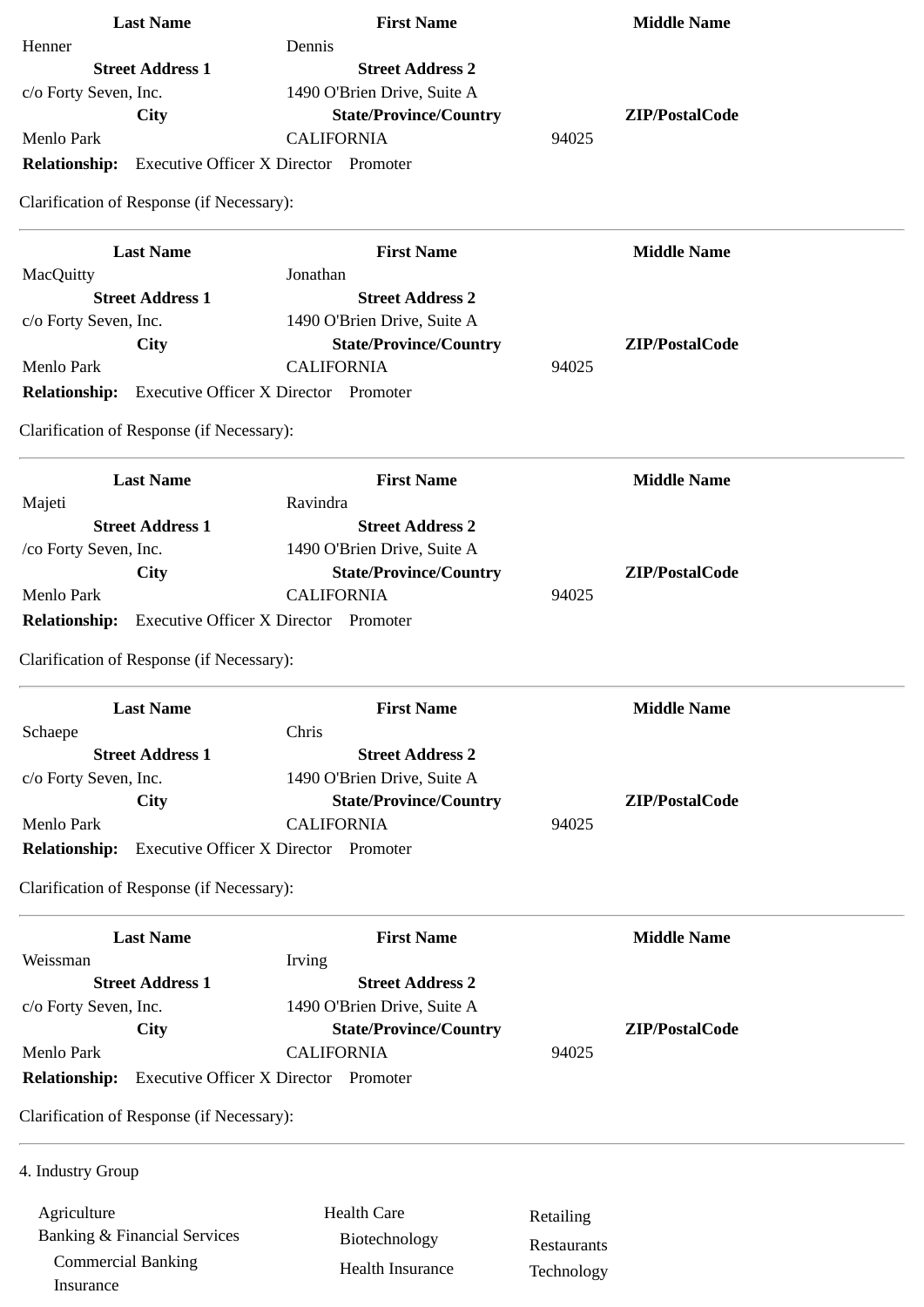| Investing                                                  | Hospitals & Physicians     | Computers                 |
|------------------------------------------------------------|----------------------------|---------------------------|
| <b>Investment Banking</b>                                  | X Pharmaceuticals          | Telecommunications        |
| Pooled Investment Fund                                     | Other Health Care          | Other Technology          |
| Is the issuer registered as<br>an investment company under | Manufacturing              | Travel                    |
| the Investment Company                                     | Real Estate                | Airlines & Airports       |
| Act of 1940?                                               | Commercial                 | Lodging & Conventions     |
| Yes<br>N <sub>0</sub>                                      | Construction               | Tourism & Travel Services |
| Other Banking & Financial Services                         | <b>REITS &amp; Finance</b> | Other Travel              |
| <b>Business Services</b>                                   | Residential                | Other                     |
| Energy                                                     | Other Real Estate          |                           |
| Coal Mining                                                |                            |                           |
| <b>Electric Utilities</b>                                  |                            |                           |
| <b>Energy Conservation</b>                                 |                            |                           |
| <b>Environmental Services</b>                              |                            |                           |
| Oil & Gas                                                  |                            |                           |
| <b>Other Energy</b>                                        |                            |                           |

#### 5. Issuer Size

| <b>OR</b> | <b>Aggregate Net Asset Value Range</b> |
|-----------|----------------------------------------|
|           | No Aggregate Net Asset Value           |
|           | $$1 - $5,000,000$                      |
|           | \$5,000,001 - \$25,000,000             |
|           | \$25,000,001 - \$50,000,000            |
|           | \$50,000,001 - \$100,000,000           |
|           | Over \$100,000,000                     |
|           | Decline to Disclose                    |
|           | Not Applicable                         |
|           |                                        |

### 6. Federal Exemption(s) and Exclusion(s) Claimed (select all that apply)

# Investment Company Act Section 3(c)

| Rule $504(b)(1)$ (not (i), (ii) or (iii))  | Section $3(c)(1)$ | Section $3(c)(9)$  |
|--------------------------------------------|-------------------|--------------------|
| Rule 504 (b) $(1)(i)$                      | Section $3(c)(2)$ | Section $3(c)(10)$ |
| Rule 504 (b) $(1)(ii)$                     | Section $3(c)(3)$ | Section $3(c)(11)$ |
| Rule 504 (b) $(1)(iii)$<br>$X$ Rule 506(b) | Section $3(c)(4)$ | Section $3(c)(12)$ |
| Rule $506(c)$                              | Section $3(c)(5)$ | Section $3(c)(13)$ |
| Securities Act Section 4(a)(5)             | Section $3(c)(6)$ | Section $3(c)(14)$ |
|                                            | Section $3(c)(7)$ |                    |

## 7. Type of Filing

- X New Notice Date of First Sale 2017-10-17 First Sale Yet to Occur Amendment
- 8. Duration of Offering

Does the Issuer intend this offering to last more than one year? Yes X No

9. Type(s) of Securities Offered (select all that apply)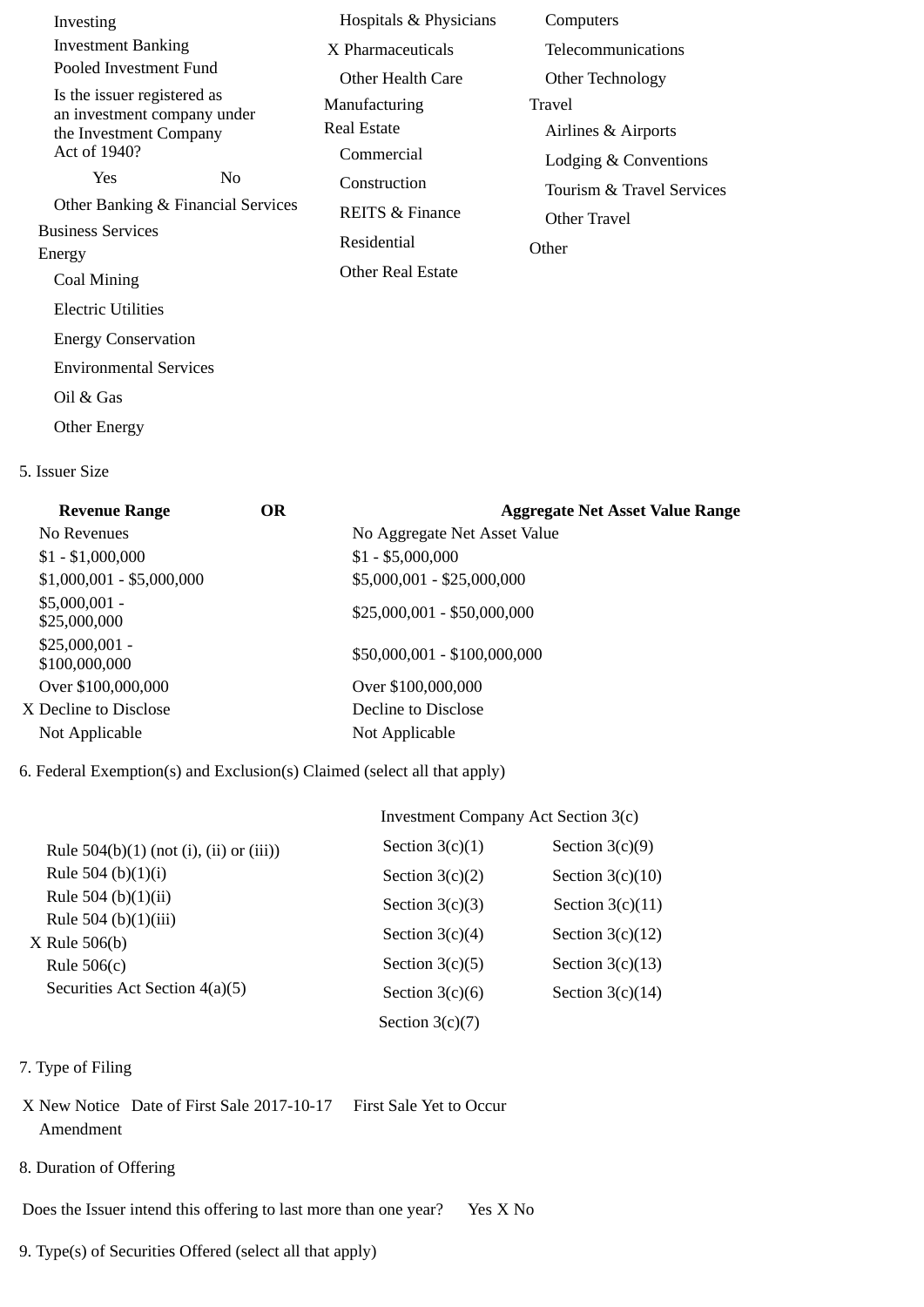| X Equity<br>Debt<br>Option, Warrant or Other Right to Acquire Another Security                                                                                                                                                                                                                                                                                                                                                                 | Pooled Investment Fund Interests<br><b>Tenant-in-Common Securities</b><br><b>Mineral Property Securities</b> |
|------------------------------------------------------------------------------------------------------------------------------------------------------------------------------------------------------------------------------------------------------------------------------------------------------------------------------------------------------------------------------------------------------------------------------------------------|--------------------------------------------------------------------------------------------------------------|
| Security to be Acquired Upon Exercise of Option, Warrant or<br>Other Right to Acquire Security                                                                                                                                                                                                                                                                                                                                                 | Other (describe)                                                                                             |
| 10. Business Combination Transaction                                                                                                                                                                                                                                                                                                                                                                                                           |                                                                                                              |
| Is this offering being made in connection with a business combination transaction, such as<br>a merger, acquisition or exchange offer?                                                                                                                                                                                                                                                                                                         | Yes X No                                                                                                     |
| Clarification of Response (if Necessary):                                                                                                                                                                                                                                                                                                                                                                                                      |                                                                                                              |
| 11. Minimum Investment                                                                                                                                                                                                                                                                                                                                                                                                                         |                                                                                                              |
| Minimum investment accepted from any outside investor \$0 USD                                                                                                                                                                                                                                                                                                                                                                                  |                                                                                                              |
| 12. Sales Compensation                                                                                                                                                                                                                                                                                                                                                                                                                         |                                                                                                              |
| Recipient                                                                                                                                                                                                                                                                                                                                                                                                                                      | Recipient CRD Number X None                                                                                  |
| (Associated) Broker or Dealer X None                                                                                                                                                                                                                                                                                                                                                                                                           | (Associated) Broker or Dealer CRD Number X None                                                              |
| <b>Street Address 1</b>                                                                                                                                                                                                                                                                                                                                                                                                                        | <b>Street Address 2</b>                                                                                      |
| City                                                                                                                                                                                                                                                                                                                                                                                                                                           | State/Province/Country<br>ZIP/Postal Code                                                                    |
| State(s) of Solicitation (select all that apply)<br><b>All States</b><br>Check "All States" or check individual States                                                                                                                                                                                                                                                                                                                         | Foreign/non-US                                                                                               |
| 13. Offering and Sales Amounts                                                                                                                                                                                                                                                                                                                                                                                                                 |                                                                                                              |
| <b>Total Offering Amount</b><br>\$74,999,998 USD or<br>Indefinite                                                                                                                                                                                                                                                                                                                                                                              |                                                                                                              |
| <b>Total Amount Sold</b><br>\$74,999,998 USD                                                                                                                                                                                                                                                                                                                                                                                                   |                                                                                                              |
| Indefinite<br>Total Remaining to be Sold<br>\$0 USD or                                                                                                                                                                                                                                                                                                                                                                                         |                                                                                                              |
| Clarification of Response (if Necessary):                                                                                                                                                                                                                                                                                                                                                                                                      |                                                                                                              |
| 14. Investors                                                                                                                                                                                                                                                                                                                                                                                                                                  |                                                                                                              |
| Select if securities in the offering have been or may be sold to persons who do not qualify as accredited<br>investors, and enter the number of such non-accredited investors who already have invested in the offering.<br>Regardless of whether securities in the offering have been or may be sold to persons who do not qualify as<br>accredited investors, enter the total number of investors who already have invested in the offering: | 32                                                                                                           |

15. Sales Commissions & Finder's Fees Expenses

Provide separately the amounts of sales commissions and finders fees expenses, if any. If the amount of an expenditure is not known, provide an estimate and check the box next to the amount.

| <b>Sales Commissions</b> |                  | \$0 USD Estimate |
|--------------------------|------------------|------------------|
| Finders' Fees            | \$0 USD Estimate |                  |

Clarification of Response (if Necessary):

16. Use of Proceeds

Provide the amount of the gross proceeds of the offering that has been or is proposed to be used for payments to any of the persons required to be named as executive officers, directors or promoters in response to Item 3 above. If the amount is unknown, provide an estimate and check the box next to the amount.

\$0 USD Estimate

Clarification of Response (if Necessary):

Signature and Submission